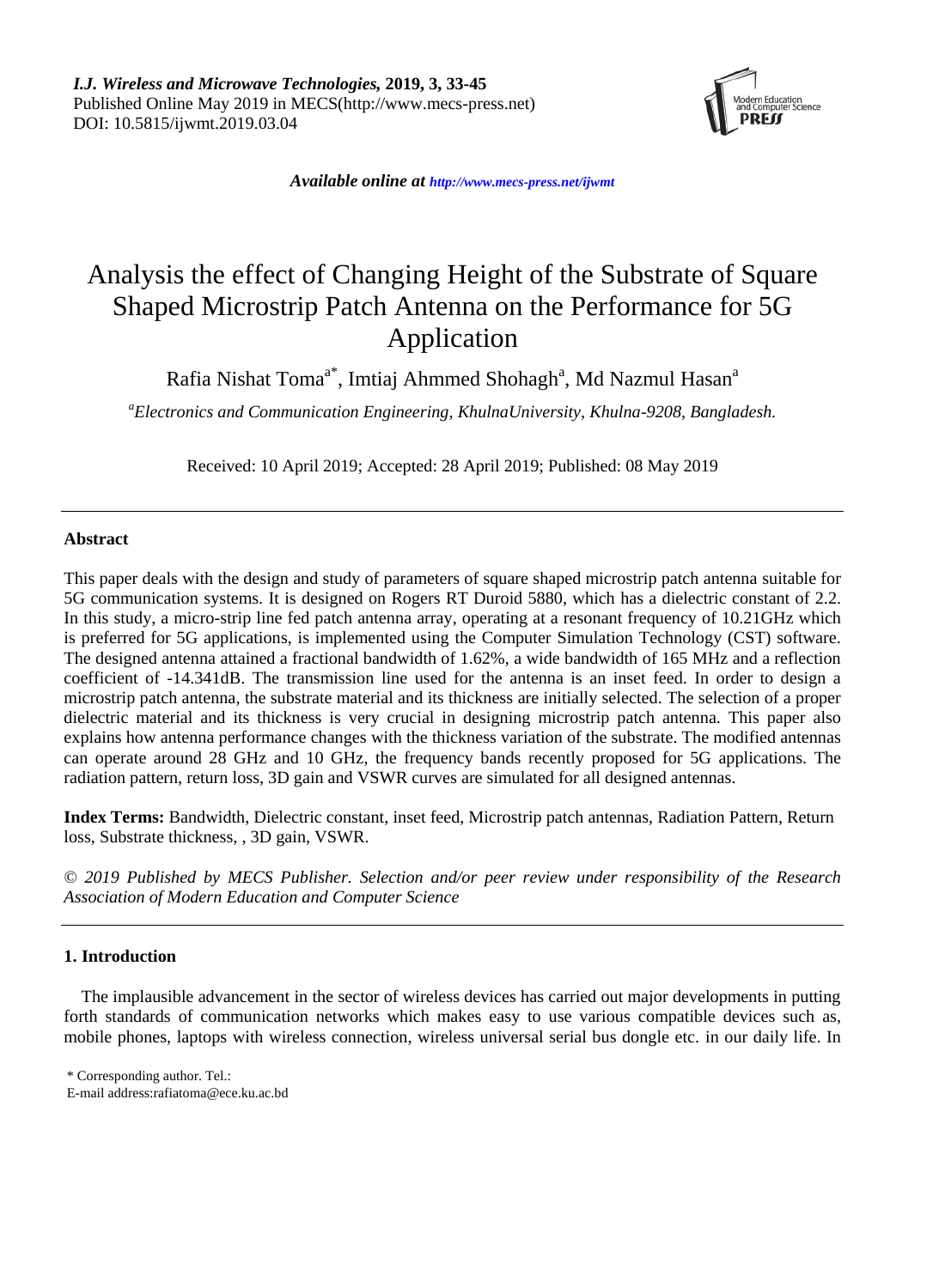the latest technologies, shrinking device size is a very common aspect for designing any devices.

Microstrip patch antenna plays a very significant role for the miniaturization of these devices [1] in communication system. Currently there is an incredible enthusiasm for higher information rates in utilizing wireless communication. Portable remote innovation encounters different age from 0 to  $4<sup>th</sup>$  generation. The current age of wireless communication (4G) can't satisfy some requirements of some emerging wireless services. The above age unable to take care of the issues like poor coverage, congested channel, low quality signal, dropped association, flexibility etc. To satisfy these trade-offs, examination and advancement of 5G of wireless communication have been started. The significant preferences of the new release (5G) is to give an information rates of at slightest one gigabit for every second for a huge number of clients all the while. Expansive data transfer capacity and enhanced security highlights provide higher resolution to cell and increment the energy efficiency [2]. 5G will facilitate the interactive media, for example, virtual reality and automatic driving. There is a considerable measure of applicable frequencies for 5G, frequencies that are underneath 6 GHz and inside 100 GHz. Whatever change made by the new release to mobile communication, the objective for each remote correspondence framework is information transferring. 5G technology is not only for faster data transfer, it will be the backbone of future smart city[3] and autonomous car technology[4]. It will play a significant role in the field of robotics and other technology. It has been assumed that Wi-Fi and Li-Fi will work simultaneously with 5G technology which will improve communication on the go. 5G mobile phones will offer successful correspondence, low latency, and massive availability [5].

For this, the radio wire ought to be painstakingly outlined, so that the receiving wire assumes a key job and can influence the opening framework exhibitions in term of shaft width, transfer speed and proficiency. One significant requirement of mobile communication system is the smaller size of antenna which can satisfy the miniaturization constraint of mobile unit which could be achieved by using Microstrip patch antenna. So, the major design considerations of practical microstrip patch antenna are the reduction of size, low cost, less weight as well as the bandwidth improvement. To meet up these considerations at a time, the narrow impedence bandwidth becomes the major weakness for designing this type of antenna. Therefore, a wireless antenna must be little, light in gauge and fit into measured apportioned space in the gadget's outline. One receiving wire composed considering these conditions and which can satisfy the remote correspondence framework necessity is the microstrip patch antenna. Moreover this sort of receiving wire has a great deal of benefits such us low profile, planar structure, multiband properties, minimal effort, direct to high pick up, and simple to fabricate [6, 7]. According to the geometric configuration several types of patch antenna exists like rectangular [8], square [9, 10], circular, elliptical [11], E-shaped [12], H-shaped [13] etc.

For 5G technology, rectangular wideband microstrip patch antenna is designed in [14] for a frequency range of 5GHz. To increase the quality of service and gain, MIMO technology is implemented. Antenna configuration incorporates RT5880 substrate with the thickness of 0.6mm and 2.2 as dielectric substrate. This antenna configuration is suited well for 5G cell phones which give reflection coefficient as - 36.54dB and bandwidth as 300MHz.

A Circularly polarized patch antenna is investigated in [15] for 5G applications. Scaling down of patch antenna and beam width improvement is focused in this paper. 5G cell phones utilized for the use of satellite communication, cellular networks and furthermore utilized for safe communication. Circular shaped folded type antenna with 4 and 8 openings are acquainted with decrease the size of antenna. To upgrade the beam width of the patch antenna two systems are pursued. One is dielectric substrate is surrounded by patch antenna and another technique is metallic block is included at back side of the antenna [16]. There have been some recent works on the frequency band of 3 GHz to 30GHz, the 5G application band. And several works have been done on microstrip antenna for 5G technology [9, 10], which is provided in Table 1.

The frequency response for any designed antenna can be varied if we change the substrate height or thickness. The thicker substrate provides greater efficiency, larger bandwidth with lower dielectric constant but larger element size. On the other hand, thin substrate exhibits quite smaller element size and lower coupling but possessing low efficiency and smaller bandwidth.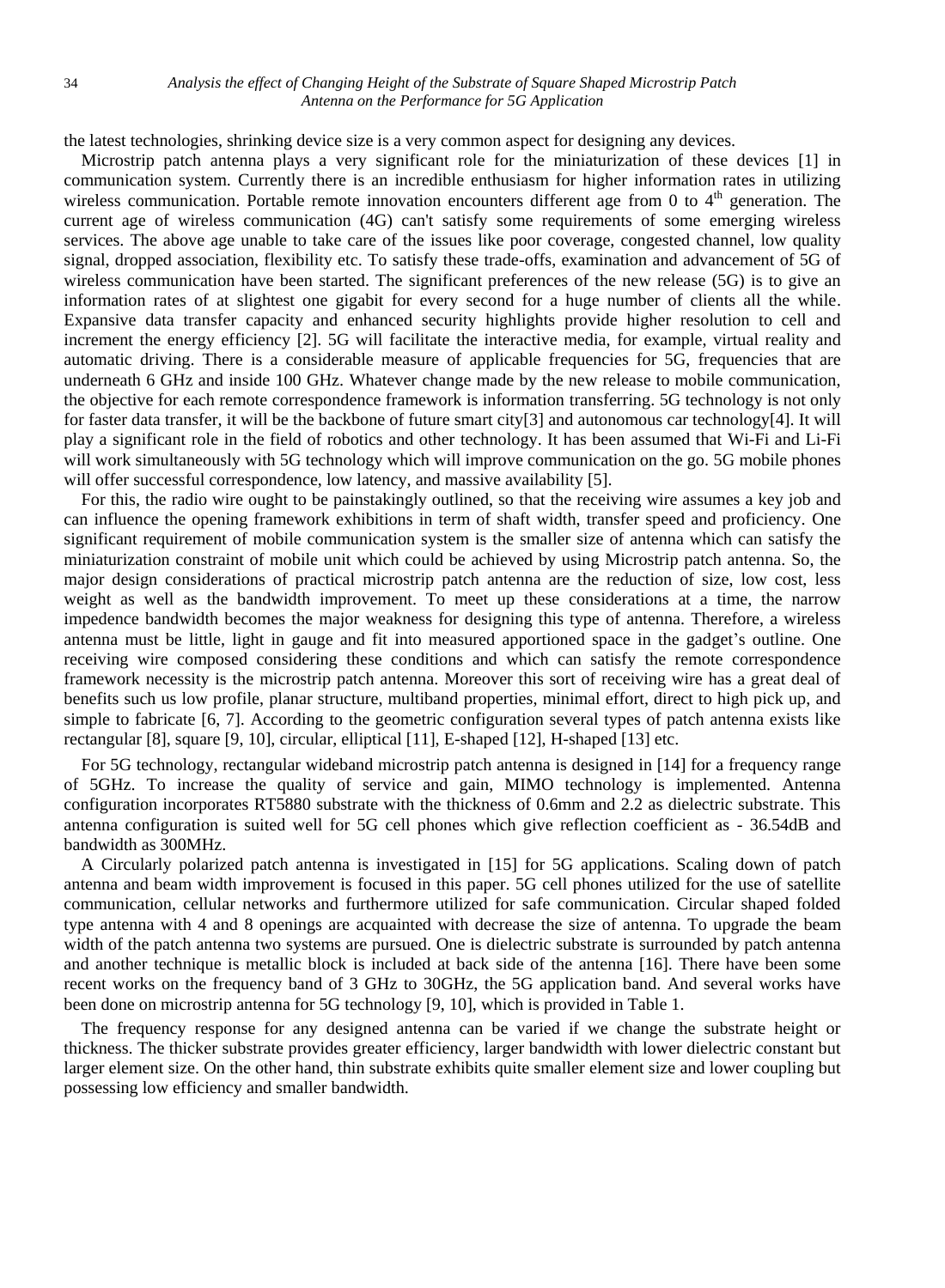In this work, we present a microstrip patch antenna by varying the substrate height which has the radiating frequencies of 10 GHz and 28 GHz, two of the most applicants' frequencies for the 5G which can help to find an optimized solution in 5G communication by utilizing CST software. Our proposed design has the frequency band of 10 GHz which is specially used for 5G technology. The substrate we used is RT Rogers duroid which has a dimension of 19mm  $\times$  19mm and 9.5mm  $\times$  9.5mm. We proposed an antenna with square shaped on 10 GHz and then design four modified antennas by changing the substrate thickness. The main motivation behind this research is to observe the change of performance in frequency for changing the height of the substrate in square shaped microstrip patch antenna for 5G application.

Below a summarized table of related works on this kind of antennas and bands which we are interested in.

| Ref      | <b>Size</b><br>$\textbf{(mm}^2)$ | <b>Frequency</b><br>(GHz) | Gain<br>(dB) | <b>Directivity</b><br>(dB) |
|----------|----------------------------------|---------------------------|--------------|----------------------------|
| $[17]$   | $22\times19$                     | 11.14                     | 6.35         | 6.348                      |
| [9]      | $19\times19$                     | 10.15                     | 5.51         | 7.75                       |
| [9]      | $19\times19$                     | 28                        | 8.03         | 7.38                       |
| [18]     | $8\times8$                       | 5.8                       | 2.8          | 2.81                       |
| Proposed | $19\times19$                     | 10.33                     | 6.7          | 6.65                       |

Table 1. Overview of designed Microstrip patch antenna for 5G application

Using CST STUDIO software the proposed square microstrip antenna is designed and inspired from [19], distinct spot of feed position for coaxial feeding is optimized and the parameters like return loss, VSWR, smith chart and radiation pattern of antenna are simulated by CST Microwave studio software.

## **2. Antenna Design**

The goal is to design a square patch antenna for a canter frequency 10 GHz. A hybrid structure is utilized and Rogers RT duroid 5880 is used as substrate. A gain of 7.32dBi is required for proper functioning. The substrate's dielectric constant  $\varepsilon_r$  and height  $H_s$  is set as 2.2 and 0.5 respectively.

For the micro strip patch antenna, the height of the dielectric substrate is critical because with increase in frequency, height of the substrate (thickness) decreases. But for good radiation height should be large and the dielectric constant should be low. However, after certain point if the height is increased, the radiation decreases. Necessary formulas for designing the antennas are provided in [20].

## **Resonant frequency:**

$$
f_o = \frac{c}{2\sqrt{\varepsilon_{\text{reff}}}} \sqrt{\left(\frac{m}{L}\right)^2 + \left(\frac{h}{w}\right)^2} \tag{1}
$$

#### **Effective Dielectric Constant:**

The initial values (at low frequencies) of the effective dielectric constant are referred to as the static values, and they were calculated as,

 $W/h > 1$ 

$$
\varepsilon_{eff} = \frac{\varepsilon_r + l}{2} + \frac{\varepsilon_r + l}{2} \left[ l + l \frac{h}{w} \right]^{-\frac{l}{2}}
$$
\n<sup>(2)</sup>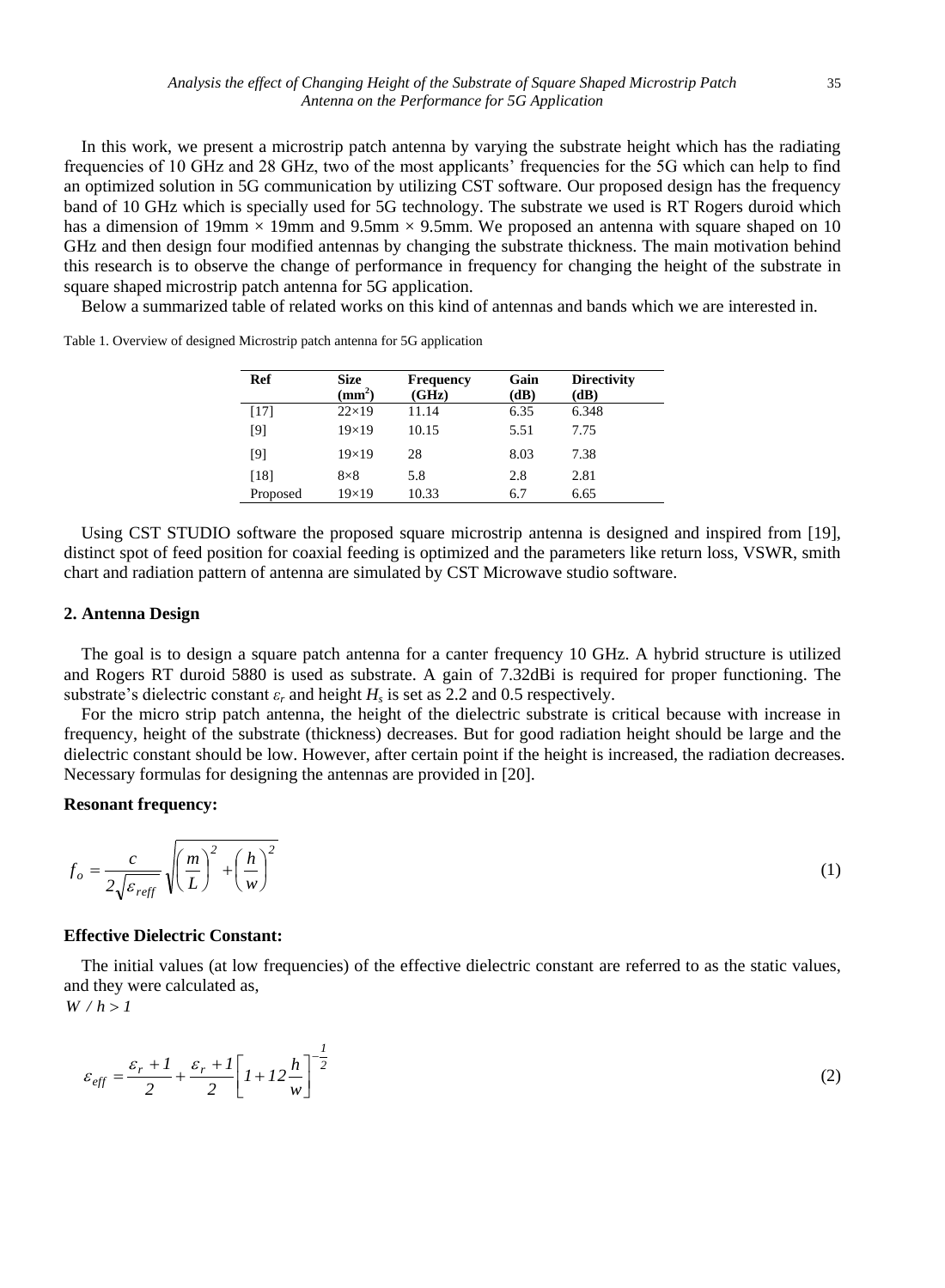Here,  $\varepsilon_{\text{eff}}$  = Effective dielectric constant.

 $\mathcal{E}_r$  = Dielectric constant of substrate.  $h =$  Height of dielectric substrate.

 $W =$  Width of the patch.

## **Length extension:**

$$
\frac{\Delta L}{h} = 0.412 \frac{(\varepsilon_{reff} + 0.3)(\frac{W}{h} + 0.264)}{(\varepsilon_{reff} - 0.258)(\frac{W}{h} + 0.8)}
$$
\n(3)

## **Height of dielectric substrate:**

$$
H_S = \frac{0.3c}{2\pi f \sqrt{\varepsilon_r}}\tag{4}
$$

## The ground plane dimensions  $(L_{\rm g}$  and  $W_{\rm g})$ :

The transmission line model is applicable to infinite ground planes only. However, for practical considerations, it is essential to have a finite ground plane. If the size of the ground plane is approximately two times of the patch dimension, it will produce the similar radiation pattern as the infinite ground plane.

$$
L_g = 2 \times L \text{ and } W_g = 2 \times W
$$

## **Length of Feed Line:**

$$
F_i = \frac{6h}{2} \tag{5}
$$

**Calculating length:**

$$
L = \frac{1}{2f_r\sqrt{\varepsilon_{\text{reff}}}\sqrt{\mu_o\varepsilon_o}} - 2\Delta L\tag{6}
$$

**Width of the substrate:**

$$
W = \frac{1}{2f_r\sqrt{\mu_o \varepsilon_o}}\sqrt{\frac{2}{\varepsilon_r + 1}} = \frac{v_o}{2f_r}\sqrt{\frac{2}{\varepsilon_r + 1}}
$$
(7)

Where,  $f_r$ , L and W represent resonant frequency, length and width respectively.  $\varepsilon_{reff}$  is the effective dielectric constant. ∆L is the incremental length of the patch. The calculated parameters are modified to get desired frequency.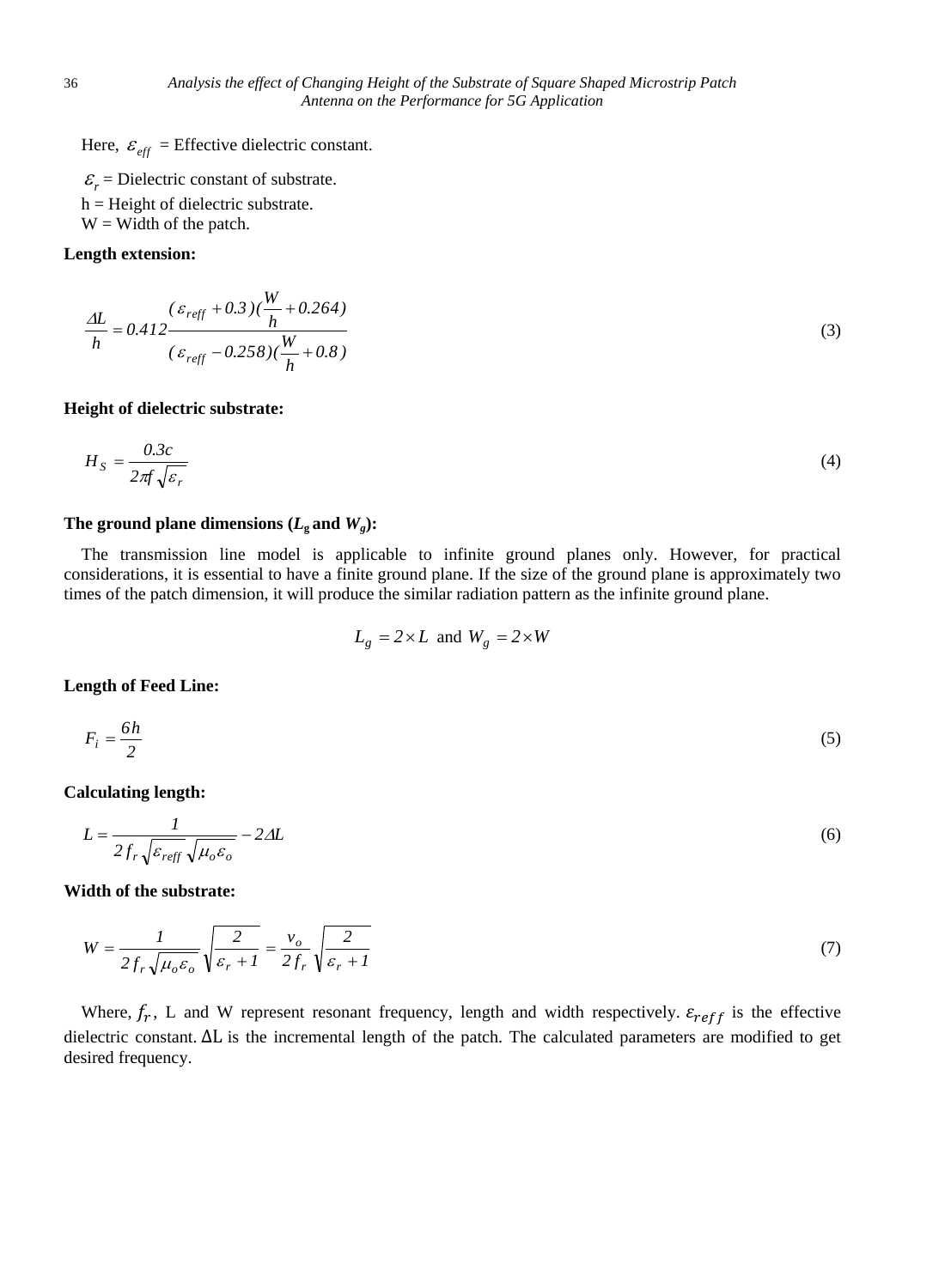| Table 2. Value of Different Parameters |  |
|----------------------------------------|--|
|----------------------------------------|--|

| <b>Parameter list</b>           | Symbol   | Value(mm) |
|---------------------------------|----------|-----------|
| Feed length,                    | $F_i$    | 2.3       |
| Gap between the patch and feed, | $G_{pf}$ | 0.5       |
| Length of patch                 | $L_p$    | 9.5       |
| Width of patch                  | $W_p$    | 9.5       |
| Length of ground                | $L_g$    | 19        |
| Width of ground                 | $W_a$    | 19        |
| Width of feed line              | $W_f$    | 0.7       |
| Thickness of substrate          | $H_{S}$  | 0.5       |
| Height of conductor             | H,       | 0.035     |

General Figure of the Designed square shaped antennas is given in [Fig.1](#page-4-0),



<span id="page-4-0"></span>Fig.1. Square Shaped Microstrip Patch antenna

## **3. Simulation Result and Discussion**

The antenna is sketched and simulated using CST. Each layer of the design is assigned with corresponding physical and electrical properties. The result of the return loss, voltage standing wave ratio (VSWR), gain and the directivity are shown in Fig.2 - Fig.5. The S11 parameters are found using wave guide port configuration.



Fig.2. Radiation Pattern for Directivity of the proposed square wave patch antenna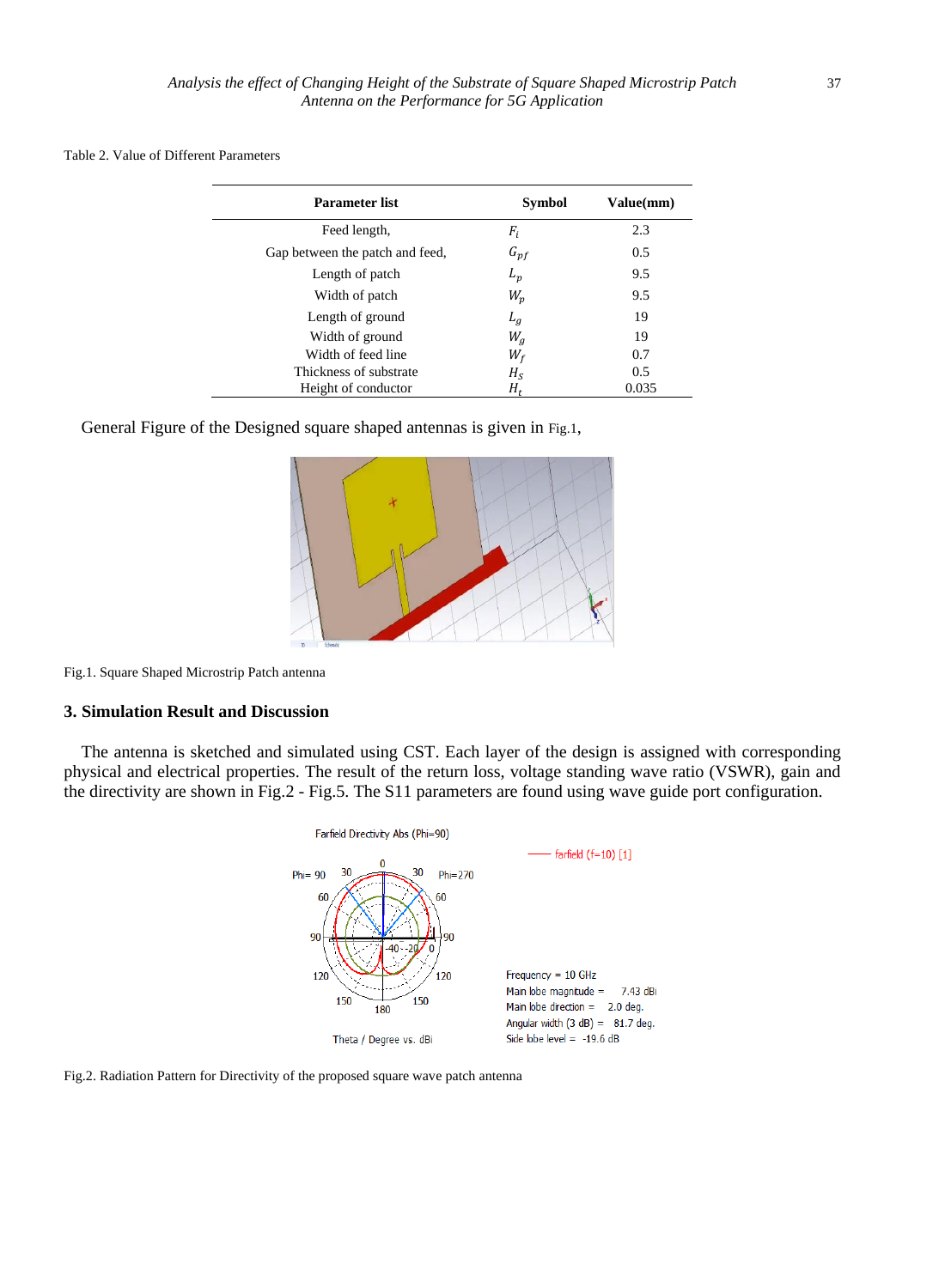

Fig.3. Return loss of square shape patch antenna



Fig.4. 3D Gain of square shaped patch antenna





The summary result of the designed antenna is provided in Table 3.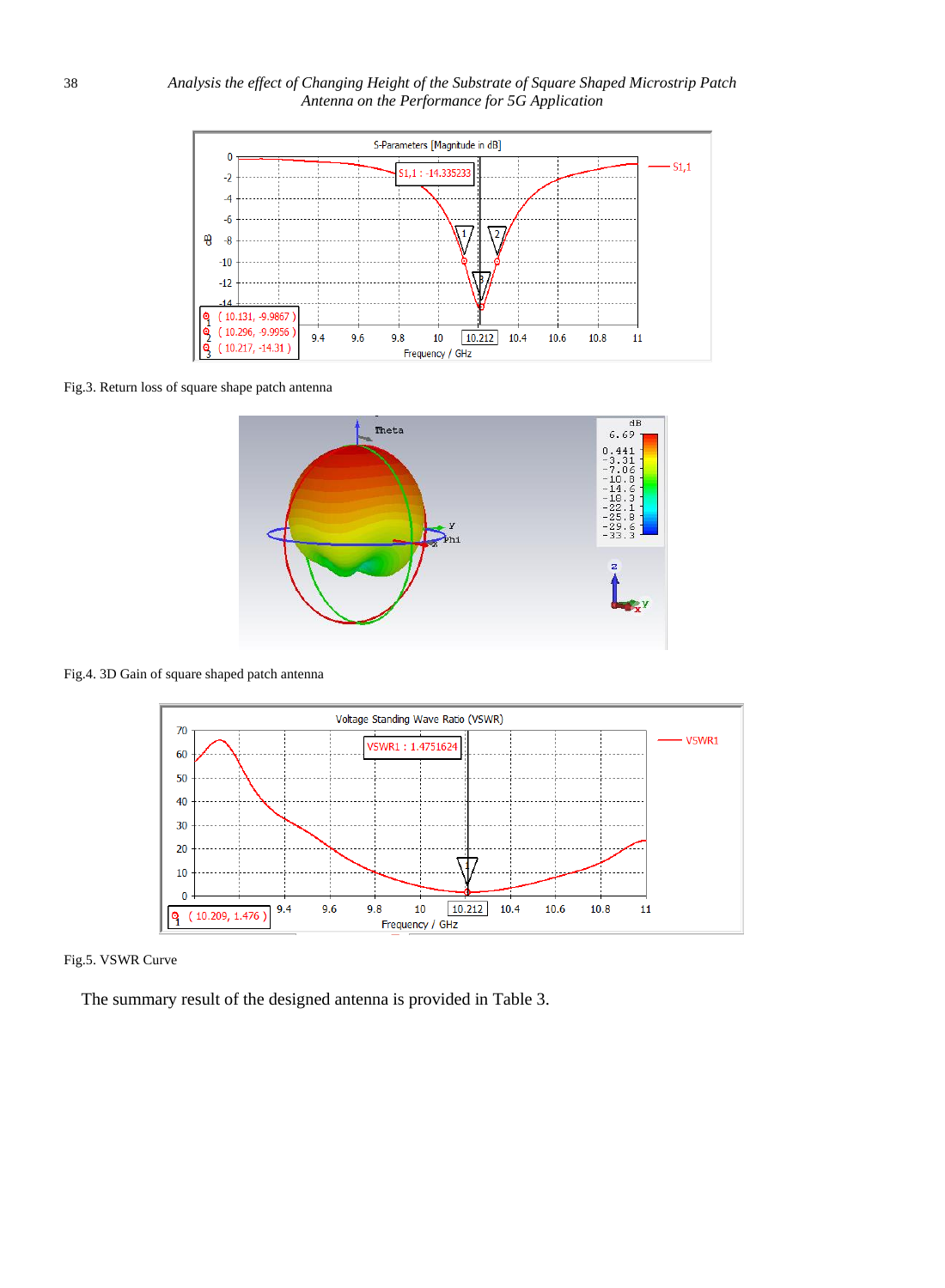**Resonant frequency (GHz) Substrate name & Height (mm) Return loss or S<sup>11</sup> (dB) Resonant frequency (GHz) Gain (dB) Bandwidth (MHz) Directivity (dB) Efficiency (%)**  $\text{Rogers RT Duroid}$ <br>10.21  $\text{F}^{0.00}_{2.000}$ 5880 (2.2) & H<sub>s</sub>- 0.5 -14.34 10.21 7.43 165 6.7 85

Table 3. Summarized Simulation Result

#### **4. Effect of Changing Height of the Substrate**

With the increases in frequency, height of the substrate decreases. But for good radiation, height should be large and at the same time the dielectric constant should be low. After increasingthe height or thickness of substrate over a particular value, the radiation decreases. Here the substrate heightis increased from 0.5 mm to 1.6 mm and the rest of the parameters are calculated by using equations (1) to (7) which provided different resonant frequencies. The values for four different designed antennas are given in [Table 4](#page-6-0).

<span id="page-6-0"></span>Table 4. Summarized Antenna Design Parameters for Modified Antennas

| <b>Parameters</b><br><b>Name</b>                 | First<br><b>Modified</b><br>Antenna | <b>Second</b><br><b>Modified Antenna</b> | <b>Third</b><br><b>Modified</b><br>Antenna | Fourth<br><b>Modified</b><br>Antenna |
|--------------------------------------------------|-------------------------------------|------------------------------------------|--------------------------------------------|--------------------------------------|
| Length of Patch, $L_p$ (mm)                      | 9.5                                 | 19                                       | 36.27                                      | 28.45                                |
| Width of Patch, $W_p$ (mm)                       | 9.5                                 | 19                                       | 36.27                                      | 28.45                                |
| Area of Patch $\text{ (mm}^2)$                   | 90.25                               | 361                                      | 1315.52                                    | 809.4                                |
| Feed Length, $F_i$ (mm)                          | 4.75                                | 2.3                                      | 4.8                                        | 9                                    |
| Width of Feed, $W_f$ (mm)                        | 0.7                                 | 0.7                                      | 2.932                                      | 1.137                                |
| Gap between<br>Patch & Feed, $G_{\text{nf}}(mm)$ | 0.5                                 | 0.5                                      | 0.5                                        | $\mathbf{1}$                         |
| Substrate Name                                   | Rogers RT<br>Duroid 5880            | Rogers RT<br>Duroid 5880                 | Rogers RT<br>Duroid 5880                   | Rogers RT<br>Duroid 5880             |
| Substrate Height $H_s$ (mm)                      | 0.5                                 | 0.708                                    | 1.6                                        | 1.6                                  |
| Area of substrate $(mm2)$                        | 19*19<br>$= 361$                    | 38*38<br>$=1444$                         | $72.54*72.54=$<br>5262.06                  | 56.9*56.9<br>$= 3278$                |

#### *4.1. S Parameters for Modified Antennas*

Among the primary parameters of a micro-strip patch antenna, S parameter (S11) (magnitude and phase) is one of the most important one. It shows resonating frequencies and operating bandwidth. It is important to have a negative valueof S parameteras it results negative return loss. A negative return loss implies maximum coupling, good directivity and higher gain in a particular direction of an antenna.

Now the simulation results are described in Fig 6, which shows the value of S11 parameter for the four Modified antennas as -57.73 dB, -41.16 dB, -10.995 dB, and -12.06 dB respectively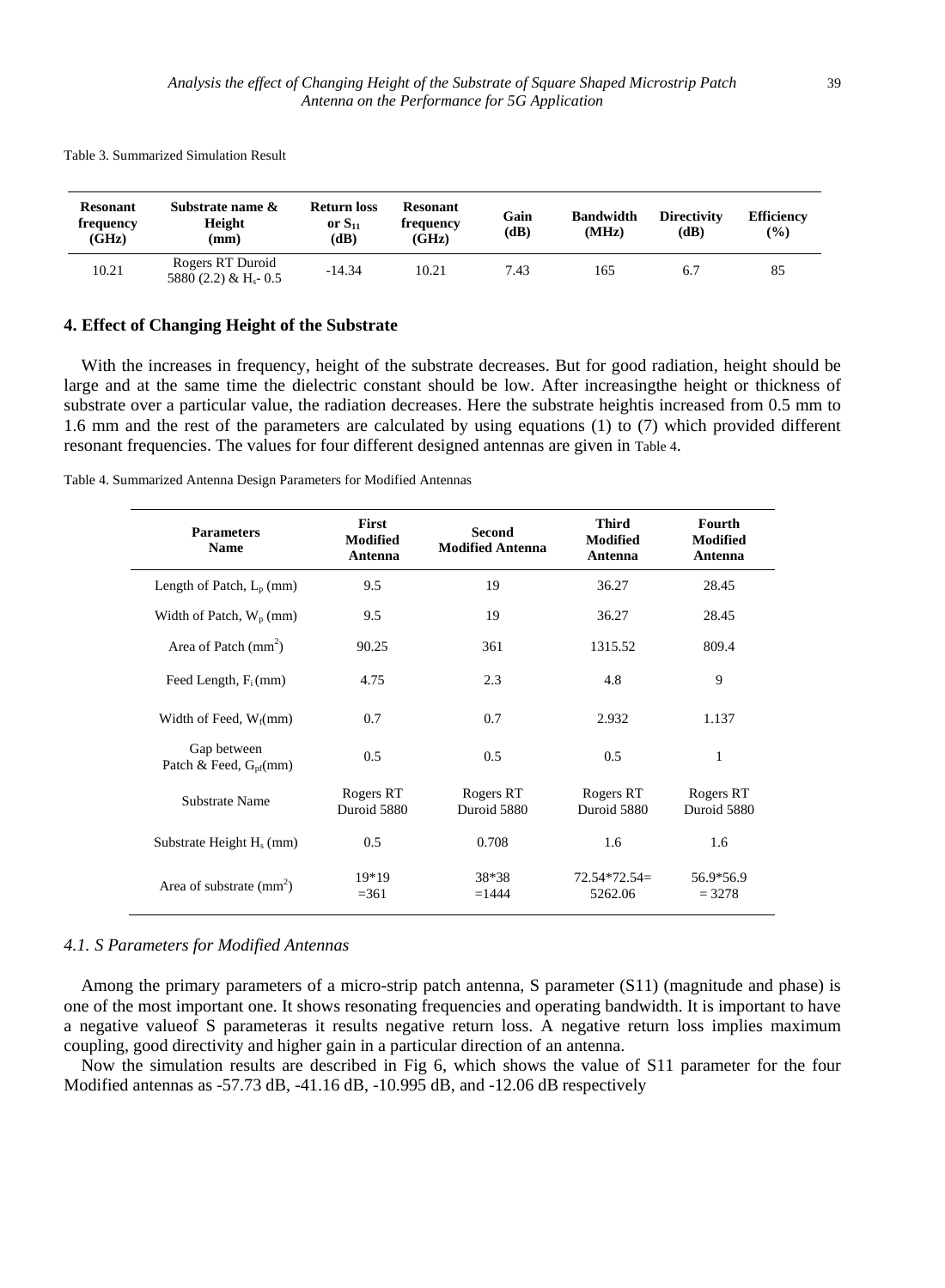

Fig.6. Simulation result of return loss value for (a) First modified antenna (b) Second modified antenna (c) Third modified antenna (d) Fourth modified antenna

*4.2. 3D Gain of Four Modified Antennas*



Fig.7. 3D gain for (a) First modified antenna (b) Second modified antenna (c) Third modified antenna (d) Fourth modified antenna.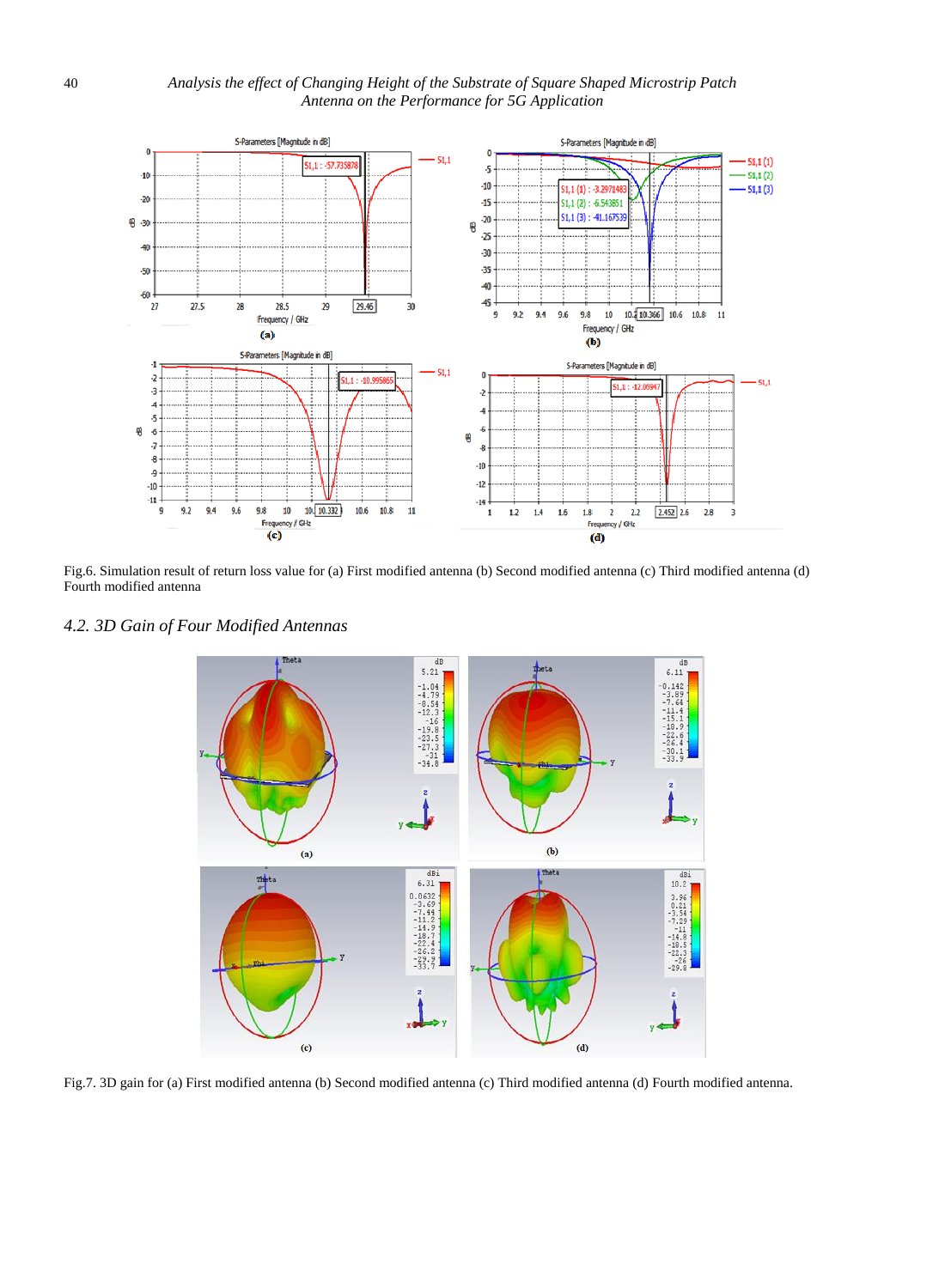The Gain of any particular antenna defined as the multiplication of directivity and efficiency. To observe the volumetric properties of the radiation pattern, 3D gain is provided in Fig.7. 3D gains for four Modified antennas are found as 5.21 dB, 6.11 dB, 6.31 dB, 10.2 dB respectively.

#### *4.3. Directivity of the Modified Antennas*

The concentration of an antenna's radiation pattern in a particular direction is known as directivity. The directivity is indicated by two parameters. They are

- Distance from the origin in the particular direction
- Directivity surface colour.

The directivity of the modified four antennas is given i[n Fig.8.](#page-8-0)

#### *4.4. VSWR Curve for Modified Antennas*

[Fig.9](#page-9-0) shows the VSWR (Voltage Standing Wave Ratio) plot for the designed antenna. The value of the VSWR should lie between 1 and 2. SWR is used as an efficiency measure for transmission lines, electrical cables that conduct radio frequency signals, used for purposes such as connecting radio transmitters and receivers with their antennas, and distributing cable television signals.



<span id="page-8-0"></span>Fig.8. Simulation result of directivity for (a) First modified antenna (b) Second modified antenna (c) Third modified antenna (d)Fourth modified antenna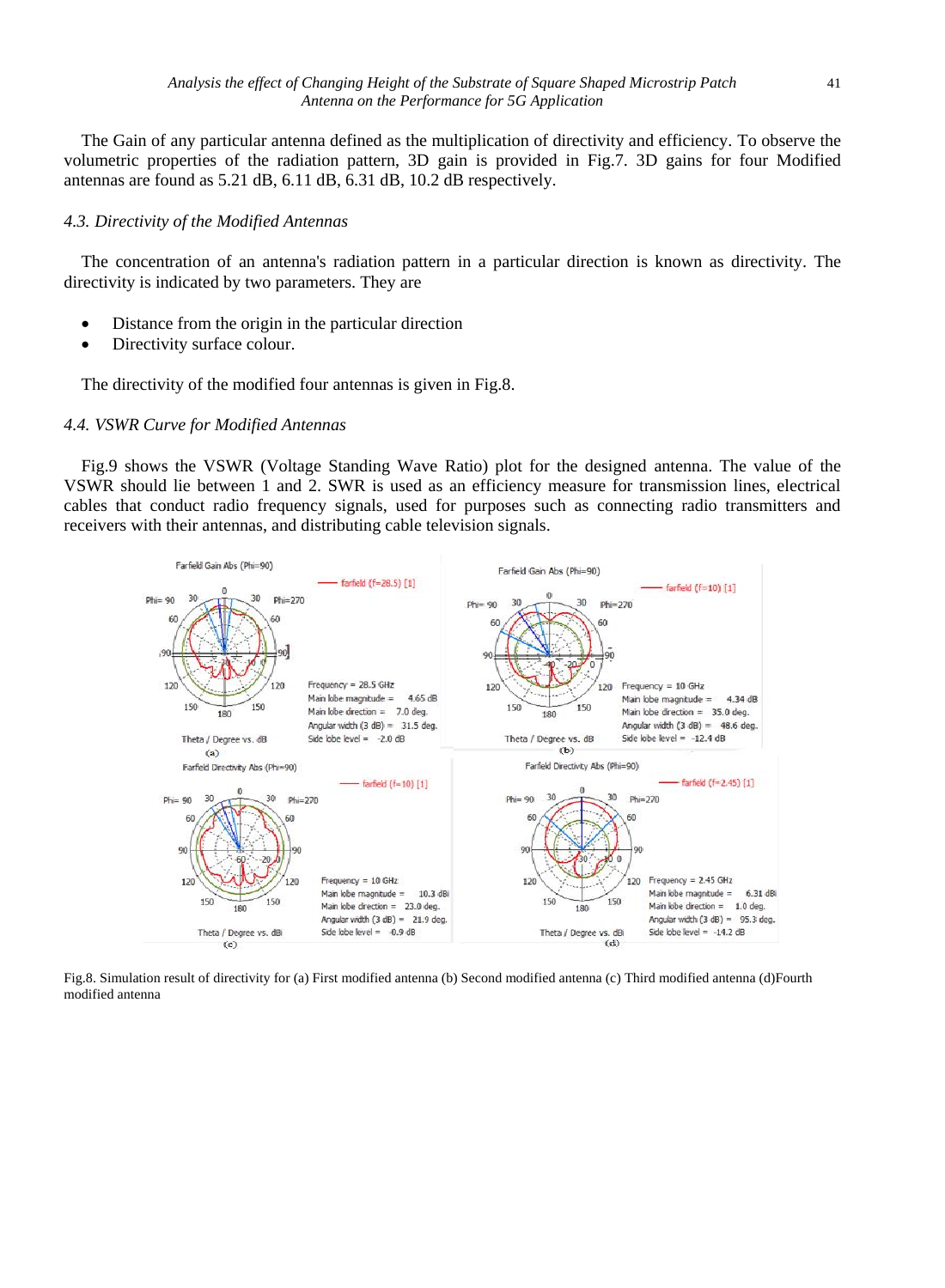

<span id="page-9-0"></span>Fig.9. VSWR curve for (a) First modified antenna (b) Second modified antenna (c) Third modified antenna (d) Fourth modified antenna

Among the 4 modified antennas, the first one shows the highest return loss of -57.74 dB for the resonant frequency of 29.56 GHz with the bandwidth of 165 MHz. The highest bandwidth achieved by the second modified antenna is almost 198 MHz. For the resonant frequency around 10 GHz, the third designed antenna provides higher directivity and gain of 10.21 dB and 9.48 dB respectively in comparison with the second designed antenna. We also designed another one for 2.45 GHz which is also applicable for 5G communication system.

|                           | First             | <b>Second</b>   | <b>Third</b> | Fourth          |
|---------------------------|-------------------|-----------------|--------------|-----------------|
| <b>Characteristics</b>    | Modified          | <b>Modified</b> | Modified     | <b>Modified</b> |
|                           | Antenna           | Antenna         | Antenna      | Antenna         |
| <b>Resonant Frequency</b> | 29.46 GHz         | $10.37$ GHz     | $10.35$ GHz  | $2.45$ GHz      |
| Return loss               | -57.74 dB         | $-41.17$ dB     | $-10.99$ dB  | $-12.06$ dB     |
| <b>Bandwidth</b>          | 165 MHz           | <b>198 MHz</b>  | 79 MHz       | 88 MHz          |
| Directivity               | $6.97 \text{ dB}$ | $6.65$ dB       | $10.21$ dB   | $6.31$ dB       |
| <b>VSWR</b>               | 1.003             | 1.02            | 1.78         | 1.66            |
| Gain                      | $5.21$ dB         | $6.11$ dB       | 9.48 dB      | 5.69 dB         |

Table 5. Summarized Result for Modified Antennas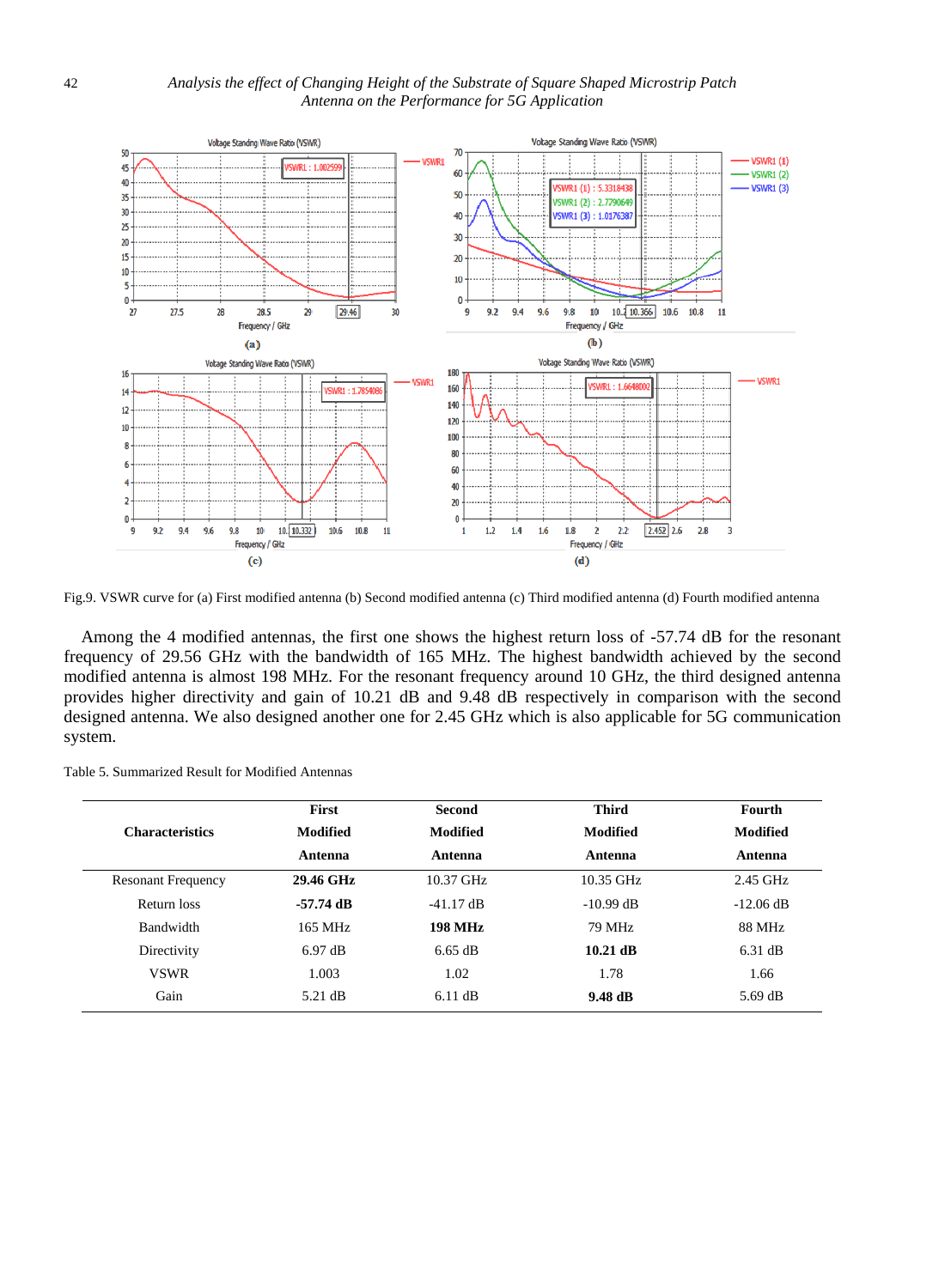#### **5. Conclusions**

This paper is focused on the optimization of the performance parameters of microstrip patch antenna using Roger RT Duroid substrate. The practical implementation of Roger RT Duroid based microstrip patch antenna has come a long way. Though for 5G technology it is kind of new and immature. In this work we have designed microstrip patch antennas with resonant frequency of around 10 GHz, 28 GHz and 2.5 GHz by changing the substrate height with the help of CST software.

From the above analysis, we can conclude that the use of substrate material with higher dielectric constant in microstrip patch antenna design, antenna performance degrades but size of the antenna reduces. With increasing substrate thickness (h), the resonance frequency decreases but the bandwidth increases. The proposed antenna can operate at 10 GHz resonant frequency with 85% efficiency. Additionally, the first Modified square shaped patch antenna consists of  $9.5 \times 9.5$ mm<sup>2</sup> etched patch with the substrate Rogers RT5880 provides a gain of 6.97dB and directivity of 6.97 dB at 29.46 GHz. So our first Modified antenna potentially serves as a best option among all designed antenna for 5th generation Wireless System (5G) which requires high gain and low-profile topology. In future we can fabricate our Modified antenna and compare with the simulated result.

## **References**

- [1] Tanveer Kour Raina and Amanpreet Kaur, "Design, Fabrication and Performance Evaluation of Micro-Strip Patch Antennas for Wireless Applications using Aperture Coupled Feed," PhD Thesis, Thapar Institute of Engineering and Technology 2012.
- [2] Deepak Sood, Gurpal Singh, Chander Charu Tripathi, Suresh Chander Sood, and Pawan Joshi, "Design, fabrication and characterization of microstrip square patch antenna array for X-band applications," Indian Journal of Pure and Applied Physics, vol. 46, no. 8, pp. 593-597, 2008.
- [3] Per Lynggaard and Knud Erik Skouby, "Deploying 5G-Technologies in Smart City and Smart Home Wireless Sensor Networks with Interferences," Wireless Personal Communications, vol. 81, no. 4, pp. 1399-1413, April 2015.
- [4] Claudia Campolo, Claudia Campolo, Antonella Molinaro, Antonio Iera, and Francesco Menichella, "5G Network Slicing for Vehicle-to-Everything Services," IEEE Wireless Communications, vol. 24, no. 6, pp. 38-45, December 2017.
- [5] Gabriel M. Rebeiz et al., "Millimeter-wave large-scale phased-arrays for 5G systems," in IEEE MTT-S International Microwave Symposium, 2015.
- [6] A. I. Salem, A. A. Salama, A. M. Eid, M. Sobhy, and A. Watany, "Performance Enhancement of Fabricated and Simulated Inset Fed Microstrip Rectangular Patch Antennas," International Journal of Scientific & Engineering Research, vol. 5, no. 4, pp. 143-147, 2014.
- [7] K. Bouzakraoui, A. Mouhsen, and A. Youssefi, "A Novel Planar Slot Antenna Structure for 5G Mobile Networks Applications," Journal of Electrical and Electronic Engineering, vol. 5, no. 4, pp. 111-115, 2017.
- [8] Qian Wang, Ning Mu, LingLi Wang, Safieddin Safavi-Naeini, and JingPing Liu, "5G MIMO Conformal Microstrip Antenna Design," Wireless Communications and Mobile Computing, vol. 2017, pp. 1-11, 2017.
- [9] Yassine Jandi, Fatima Gharnati , and Ahmed Oulad Said, "Design of a compact dual bands patch antenna for 5G applications," in International Conference on Wireless Technologies, Embedded and Intelligent Systems (WITS), 2017.
- [10] Theodore S. Rappaport et al., "Millimeter wave mobile communications for 5G cellular: It will work!," IEEE Access, vol. 1, pp. 335-349, 2013.
- [11] Muhammad Irfan Khattak, Amir Sohail, Ubaid Khan, Zaka Barki, and Gunawan Witjaksono, "Elliptical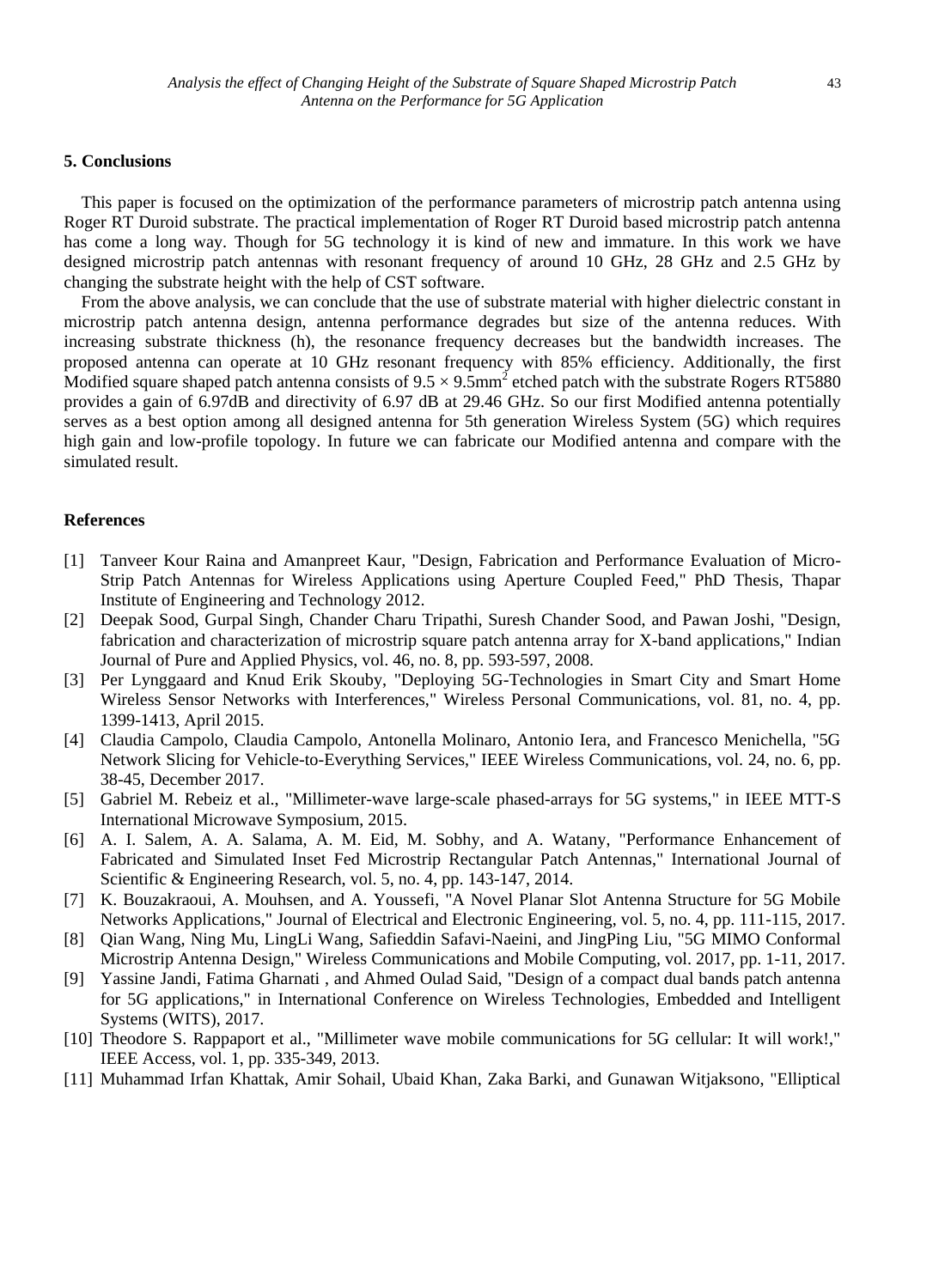slot circular patch antenna array with dual band behaviour for future 5G mobile communication networks," Progress In Electromagnetics Research, vol. 89, pp. 133-147, January 2019.

- [12] Sotirios Goudos et al., "Evolutionary design of a dual band E-shaped patch antenna for 5G mobile communications," in 6th International Conference on Modern Circuits and Systems Technologies (MOCAST), May, 2017.
- [13] Xiong-jie JIN, You-wei Liu, Xiao Yu, and Guo-qiang Zhao, "The Design of Dual-Polarized Stripline Dual-H Shape Slot Microstrip Antenna," in International Conference on Optics, Electronics and Communications Technology (OECT 2017), 2017.
- [14] M. Abirami, "A review of patch antenna design for 5G," in IEEE International Conference on Electrical, Instrumentation and Communication Engineering (ICEICE), p. 2017.
- [15] D. P. Deepak, R. Pathak, and S. Bhartiya, "Effect of Change in Feed point on the Micro strip Patch Antenna Performance in Novel H shape Antenna," International Journal of Emerging Trends in Engineering and Development, vol. 5, no. 3, pp. 337-344, 2013.
- [16] Ka Ming Mak, Hau Wah Lai, Kwai Man Luk, and Chi Hou Chan, "Circularly polarized patch antenna for future 5G mobile phones," IEEE Access, vol. 2, pp. 1521-1529, 2014.
- [17] C. M. Sam and M. Mokayef, "Wide Band Slotted Microstrip Patch Antenna for Future 5G," EPH-International Journal of Science And Engineering, vol. 2, no. 7, pp. 19-23, 2016.
- [18] Ahmed T. Hussein and Saad Luhaib, "Designing E-Shape microstrip patch antenna in multilayer structures for WiFi 5GHz network," in 20th Telecommunications Forum (TELFOR), 2012.
- [19] S. R. Bhongale and P. N. Vasambekar, "Square Shaped Microstrip Patch Antenna at 2.45 GHz," International Journal of Science and Research (IJSR), vol. 4, no. 10, pp. 1651-1653, 2015.
- [20] C. A. Balanis, Antenna Theory, third eddition ed. NY, USA: Wiley-Interscience New York, 2005.

## **Authors' Profiles**



**Rafia Nishat Toma** has completed her B.Sc. in Electronics and Communication Engineering from Khulna University, Khulna, Bangladesh in October 2012 and M.Sc. in the same discipline in June 2016. At present is working as Assistant Professor in Electronics and Communication Engineering Discipline at Khulna University. Her research interests include Microwave Antennas and propagation, design of Micro-stripe patch antenna.



**Imtiaj Ahmmed Shohagh** received his B.Sc. Engg. degree in Electronics and Communication Engineering from Khulna University, Khulna, Bangladesh in 2019. He is currently pursuing the course CCNA (Cisco Certified Network Associate) in department of Computer Science and Engineering (CSE) from Khulna University of Engineering & Technology (KUET), Khulna, Bangladesh.



**Md. Nazmul Hasan** has completed his B.Sc. and M.Sc. in Electronics and Communication Engineering from Khulna University. He joined as a lecturer in Electronics and Communication Engineering (ECE) discipline in 2013 and currently working as an assistant professor. His research areas include FPGA based system design and signal processing.